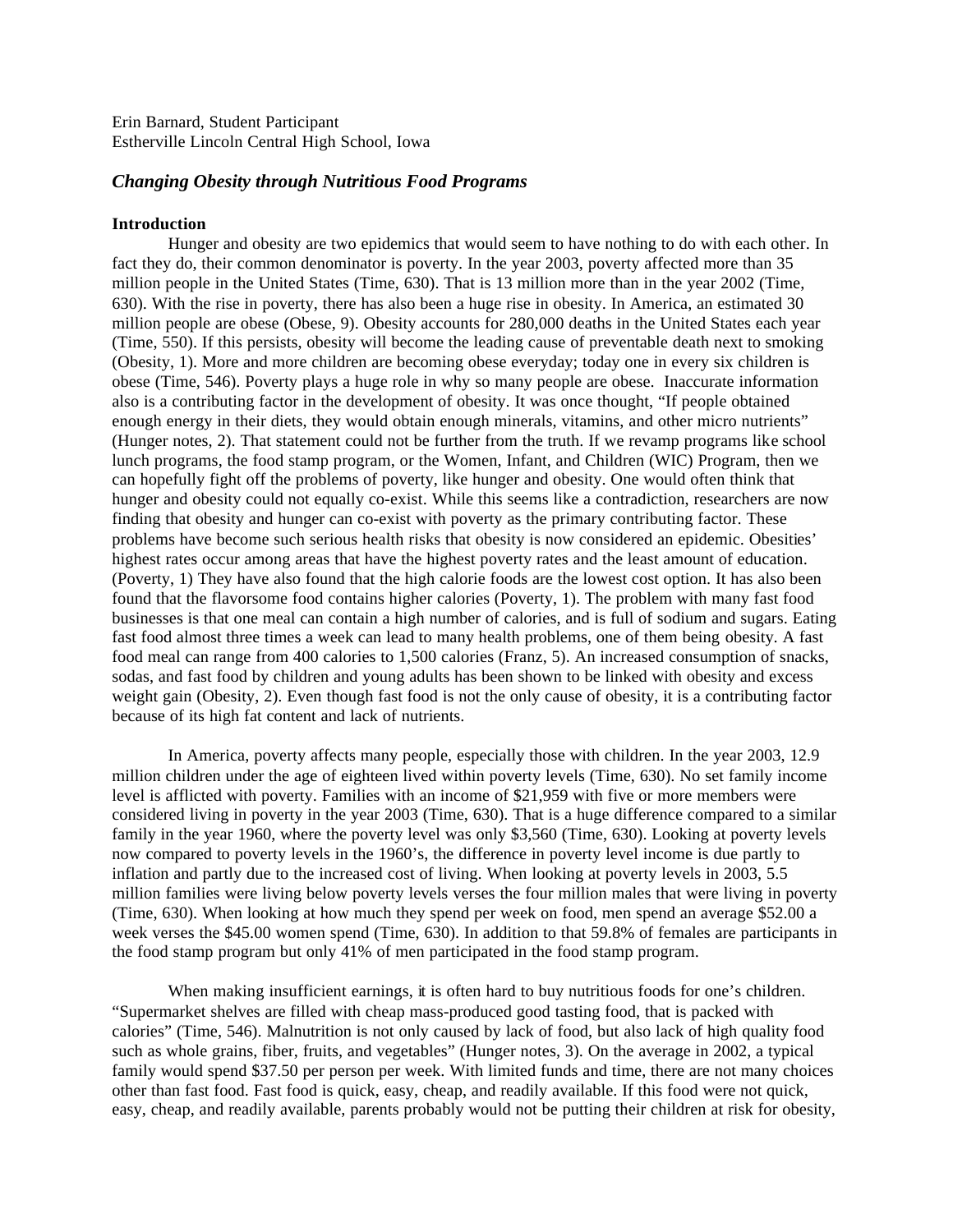heart disease, or diabetes.

The breakfast program is one the most important programs in our schools. The school breakfast program helps families with tight budgets. It also helps busy families who do not always have time to sit down every morning and have a nutritious meal. Having breakfast has been proven to increase reading and math scores (Breakfast, 2). It has been proven that the closer breakfast is to classes and testing time, the better the performance will be (Breakfast, 2). In order to be in this program, a person's income level must be between 130 and 185% of the poverty level which is \$21,900 (Breakfast, 2). To be able to apply for free breakfast, a person would need to make \$28,990. More than three fourths of the schools in America participate in the breakfast program (Breakfast, 1). In the year 2004, 8.7 million children participated in the program (Breakfast, 1).

The school lunch program is basically the same idea as the breakfast program. To be eligible for this program, a person would have an income level between 130 to 185% of the poverty level (Lunch, 1). 95 percent of the public schools take part in this program (Lunch, 1). That means more students consume the recommended nutrients, they will be more attentive in class, and they will have better attendance. It has been proven that eating a nutritious lunch enables students to have better behavior, a better performance in school and a better overall development (Lunch, 1). Schools need programs like the lunch and breakfast programs.

The schools that participate in these programs are giving the low-income students greater opportunities in school, health, and everyday living. These schools can also be hurting the students while helping. Most schools have vending machines and the ala carte line option at lunchtime. The schools are one of the problems in dealing with obesity. When looking at the vending machines, all that is seen is sugary juices, pop, and candy. You see the same thing when you look at the ala carte. Who is going to want to eat school lunches over pizza and candy bars? Not only are schools competing with the alternatives, they are also dealing with long lines and limited eating time.

Women, Infants, and Children (WIC) program, "provides nutritious foods, nutrition education, and access to health care to low-income pregnant women, new mothers, infants and children at nutritional risk" (WIC, 1). All who participate have seen a great increase in reducing anemia, reducing incidence of low birth rate and fetal mortality, and enhancing the nutritional quality of diet (WIC 1). To be in this program there are four requirements:

1. The participant must be pregnant, just have had a child, or breast-feeding woman, infant, or have a child younger than five.

- 2. This person must apply in the state in which they live.
- 3. All participants must have an income below 185 percent of the poverty line.
- 4. Lastly, the participant must be certified by a professional.

In the year 2002, WIC provided healthful foods and services to 1.8 million pregnant women, about two million infants, and about four million children each month (WIC, 1). (With the food packages, the women, infant, and children give out they heighten the "nutritional quality of the diet of participants through its food packages (WIC, 2).)

There is one basic purpose to the food stamp program and that is to provide low-income families with a higher nutritious diet through coupons. Now they use a system called electronic benefit transfer system, or EBT (Food Stamp, 1). In the year 2003 more than twenty one million individuals participated in the food stamp program (Food Stamp, 1). The government spends more than twenty three billion dollars on the food stamp program (Food Stamp, 1). State government pays nearly fifty percent of the cost and the federal government pays the rest (Food Stamp, 2). There is a process a person must go through to join the food stamp program. First a person must fill out an application form. Then there will be an interview. Lastly they will need to verify the facts. The requirements to being in the program are that a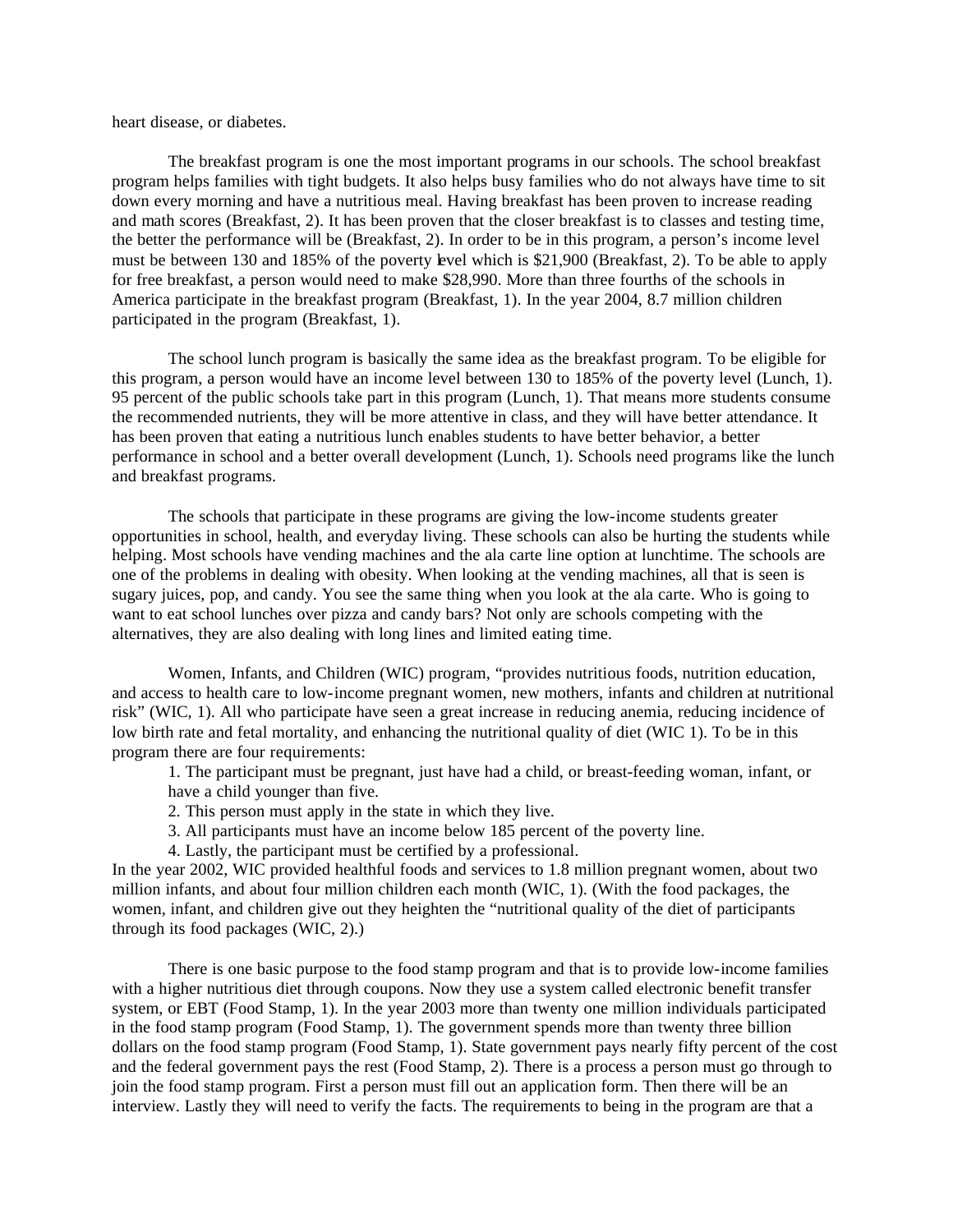person must make between 130-100 percent of poverty level (Food Stamp, 2). On average the food stamp program provides 90 cents per person per meal (Food Stamp, 2). While this program has benefits, it also has its flaws. Many people find that they often run out of stamps before the end of the month. Most of these benefits are so low, along with a low income, that it is often hard to obtain adequate nutrition.

Many people who have kids and live below poverty line work two jobs or work all the time. So it is often difficult to find affordable daycare. That is the job of the Child and Adult Care Food Program (CACFP), the CACFP provides snacks and meals to the children (CACFP, 1). Their job is to "ensure that young children in child care have access to a nutritious diet" (CACFP, 2). This program has reached homes, child care centers, and after school programs (CACFP, 1). In the year 2003, CACFP provided meals to 2.8 million children and 80,000 elderly persons every day (CACFP, 1). And in the year 2002, the program has provided more than 1.7 billion meals and snacks all together (CACFP, 1). For the children twelve and under they can receive up to two meals and one snack every day (CACFP, 1). Persons eighteen and under can receive after-school snacks (CACFP, 1). This program has huge benefits for the homeless shelters; all homeless shelters may be reimbursed for three meals a day for persons less than eighteen (CACFP, 1). The CACFP overall has helped children develop fully, allowed students to enter school ready to learn, and helped start good nutrition habits early (CACFP, 2).

These programs are a necessity to ensure that obesity and hunger do not become more severe. For instance, girls who participate in these programs are at lower risk for being overweight. And girls who participate in all three programs were 68 percent less likely to be overweight than girls who did not participate. There is a need to expand these programs so that they can reach more people and more people will be eligible. For instance, increase eligibility from between 130% and 185% of the poverty level to 150% and 205% of the poverty level. This way more people will receive benefits. Other ways the United States can improve is by making living more affordable by increasing minimum wages. Affordable health care is another way of improvement. There are tons of ways the United States can improve. By focusing on some of these programs and looking at other problems, we can find ways to fight off hunger, obesity, and food insecurity. Some ways we can tackle obesity with low income families is to permit doctors at local hospitals to check for obesity and hunger, this way more people will be able gain access to food nutrition programs. Another thing that can be done is to make sure that the vending machines and ala carte in our schools have some substantial level of nutritional quality. In low-income communities, we can make sure that low-income families are able to get high nutrition. Another thing that is important is to be sure that people are able to use their food stamps anywhere, for instance, the farmers market. Lastly, one of the most important things is education emphasizing the importance of eating healthy and maintaining good fitness. Schools can "promote sports and activity programs" to help lower the obesity rates and increase the overall health of children (Link, 2).

## **Conclusion**

Many low income families face problems with eating properly and exercising which are the two main preventions of obesity. Through the lunch and breakfast programs, WIC, and the CACFP lowincome families are helped with the problems of hunger and obesity. These programs are vital in conquering obesity due to the fact that they allow the students to obtain higher nutritious food. These programs enable students to live better lives, and become better people. Though it is often complicated to make ends meet and provide nutritious meals, programs like these have made it possible. Obesity has affected as many people as hunger, and through cooperating with programs, it will be possible to help these people. Having good nutrition is very vital for children in allowing them to live productive lives. However, as good as these programs are they desperately need to be reworked so more people are able to give their children the kind of nutrition that children need. These nutrition programs can help set examples for children, and therefore, influence the next generation. Changes in these programs can lower both obesity and hunger rates. It is time to tackle hunger and malnutrition by decreasing poverty and increasing education for parents on the values of good eating habits.